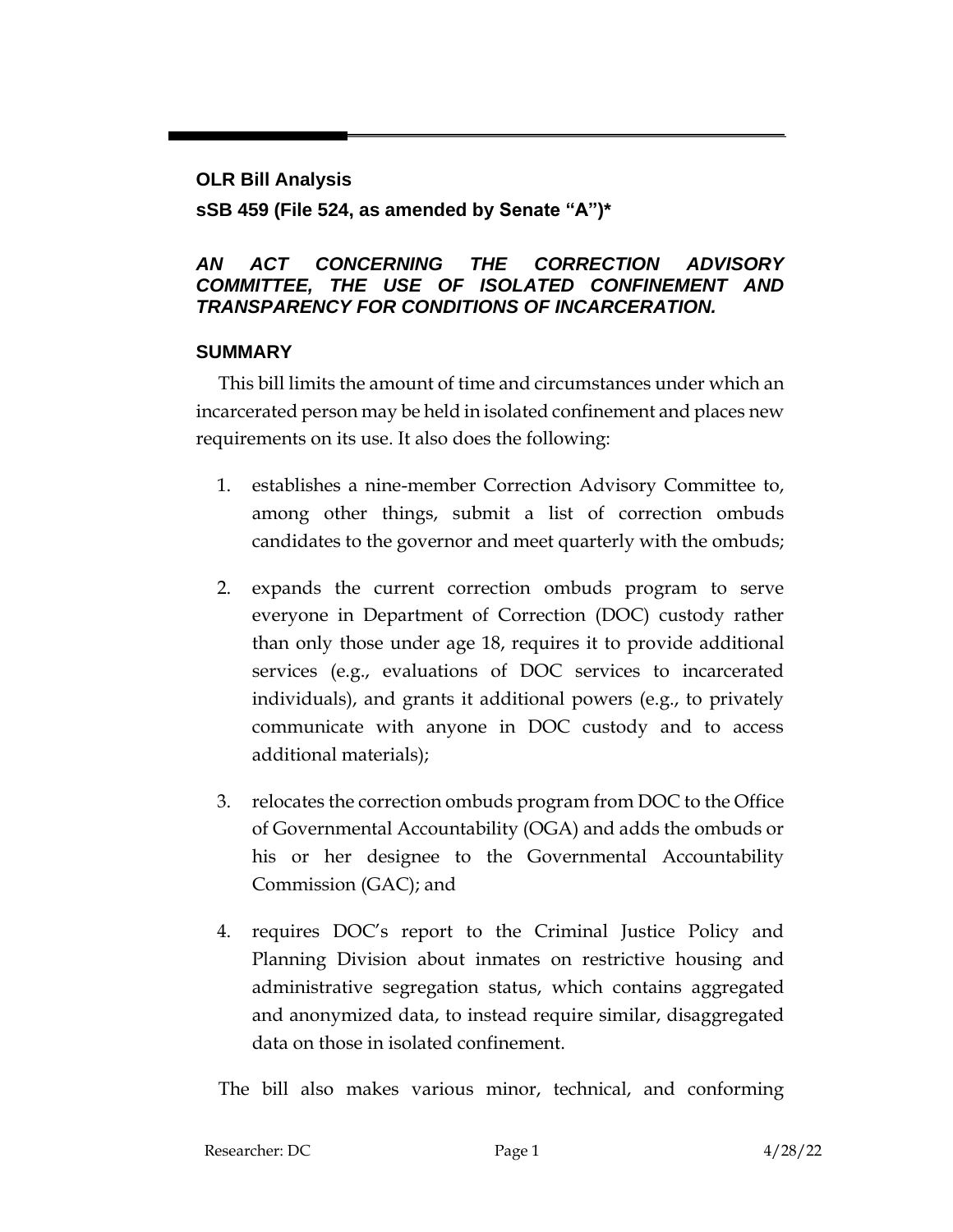changes.

\*Senate Amendment " $A$ " (1) changes the qualifications for one of the governor's Correction Advisory Committee appointments, (2) specifies that advisory committee members must be indemnified and represented by the attorney general as under existing law for state officers and employees, and (3) specifies the ombuds' evaluation of whether DOC procedures conflict with an incarcerated individual's rights is for nonemergency procedures.

EFFECTIVE DATE: July 1, 2022, except the provisions on the Correction Advisory Committee, correction ombuds appointment, and GAC membership are effective upon passage.

# **ISOLATED CONFINEMENT**

The bill limits and places new requirements on DOC's use of isolated confinement on incarcerated individuals, including those in pretrial, presentencing, or post-conviction confinement. Under the bill, "isolated confinement" means any form of confinement in a cell (except during a facility-wide emergency or lockdown or the provision of medical or mental health treatment) with less than the following time out of a cell for all incarcerated individuals:

- 1. four hours per day, beginning July 1, 2022;
- 2. in the general population, four-and-a half-hours per day, beginning October 1, 2022; and
- 3. in the general population, five hours per day, on and after April 1, 2023.

The bill requires that any use of isolated confinement must maintain the least restrictive environment needed for the safety of incarcerated individuals, staff, and facility security. If DOC holds an incarcerated person in isolated confinement, it must do the following:

1. ensure, within 24 hours of initiating the process, that (a) a medical professional (i.e., licensed physician, physician assistant,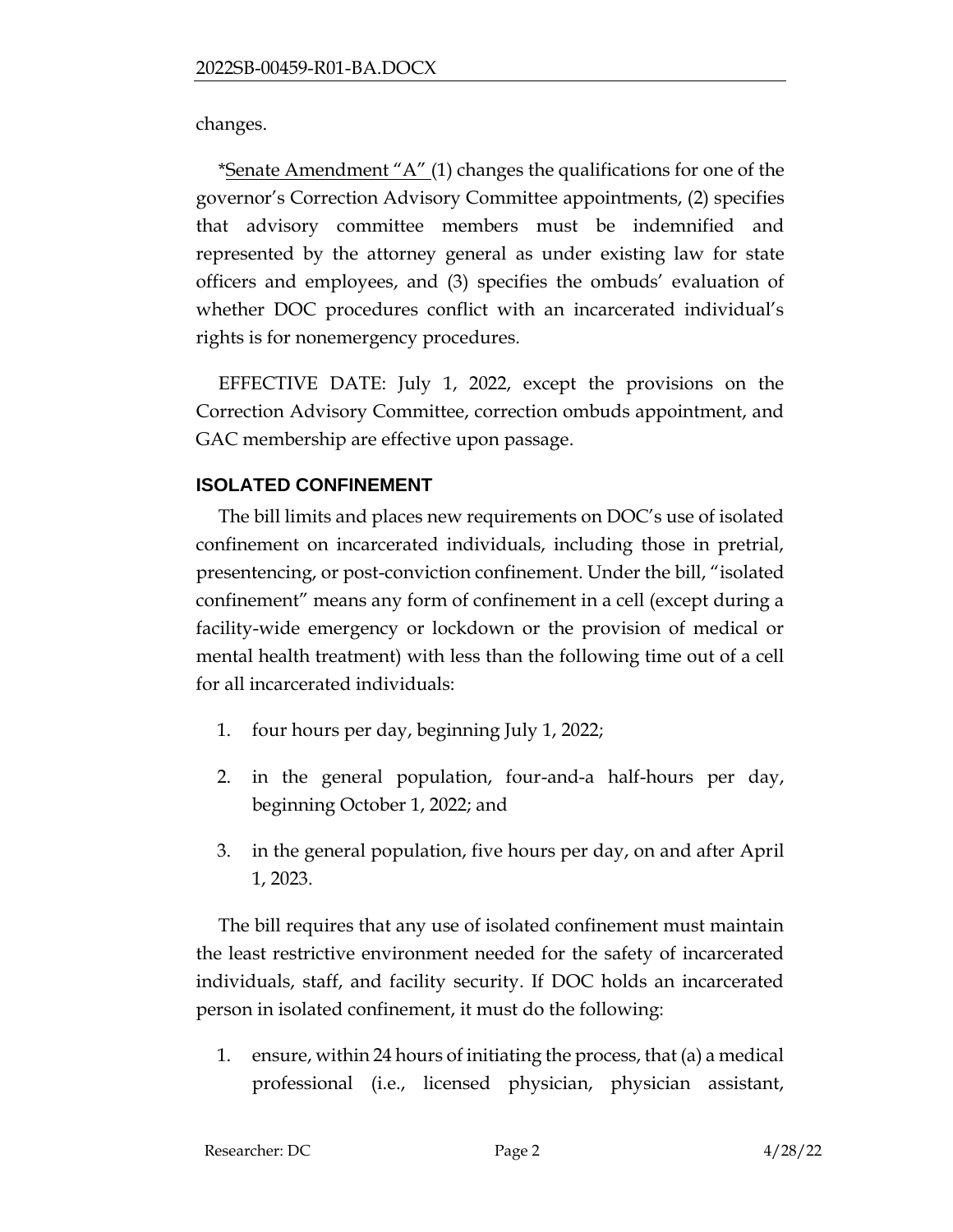advanced practice nurse (APRN), registered nurse, or practical nurse) conducts a physical examination and (b) a therapist (i.e., licensed physician who specializes in psychiatry, psychologist, APRN, clinical social worker or master social worker, or licensed professional counselor) conducts a mental health evaluation on the person;

- 2. ensure the person's safety and well-being is regularly monitored, including through a daily check-in from a therapist;
- 3. provide the person access to (a) reading materials, paper, and a writing implement; (b) at least three showers per week; and (c) at least two hours out of the cell per day, including at least one hour for recreational purposes; and
- 4. continue de-escalation efforts when applicable and appropriate to the situation.

Under the bill, "de-escalation" means attempting to defuse a crisis without the use of force (i.e., a DOC employee's use of physical force or deadly physical force to compel an incarcerated person's compliance, including by restraints, chemical agents, canines, munitions, or forcible extraction from a cell, other than when responding to a psychiatric emergency).

Additionally, the bill prohibits DOC from placing an individual in isolated confinement until after it has considered less restrictive measures. It also prohibits placing an individual in isolated confinement:

- 1. for longer than is necessary, or for more than 15 consecutive days or 30 total days within any 60-day period;
- 2. more than once based on the same incident that was previously used for the placement; and
- 3. for protective custody (however, it may use isolated confinement for up to five business days while determining whether protective custody status is appropriate).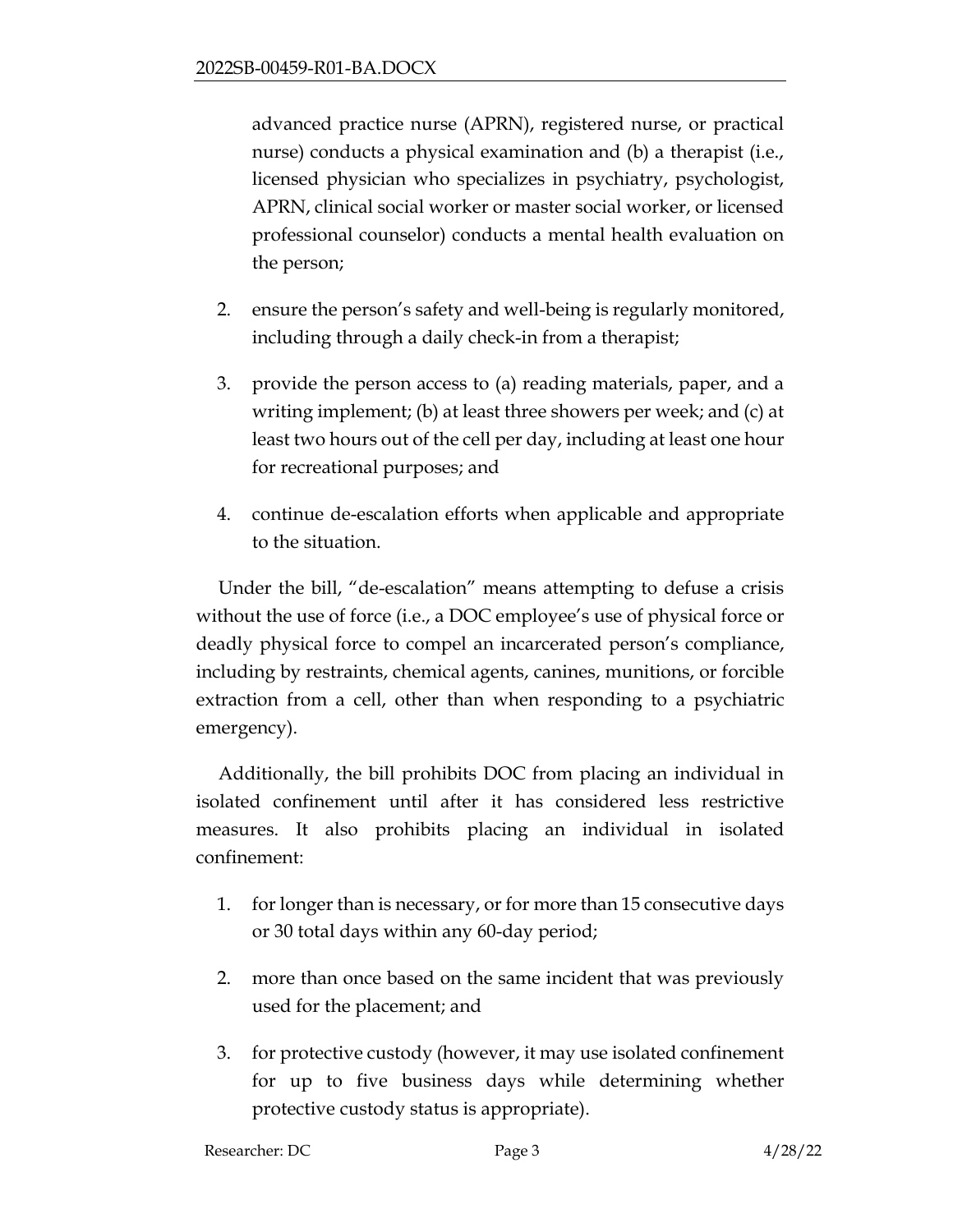### *Minors*

The bill prohibits DOC from holding anyone under age 18 in isolated confinement. Current law prohibits the department from placing minors in administrative segregation (i.e., placing an inmate on restrictive housing status after determining the inmate can no longer be safely managed within the correctional facility's general inmate population).

# *Lockdown Restriction and Reporting*

The bill prohibits DOC from imposing a lockdown (i.e., detaining all individuals within their cells) on an entire correctional facility, or on a portion of it, to train staff for more than 24 cumulative hours in any 30 day period.

By January 1, 2024, the bill requires DOC to report to the Judiciary Committee on measures the department has taken to address the following issues:

- 1. the frequency, cause, and duration of lockdowns;
- 2. the presence of individuals with serious mental illness or developmental and intellectual disabilities in isolated confinement or on restrictive housing status;
- 3. efforts to increase the time an incarcerated person spends outside of his or her cell;
- 4. the provision of therapeutic and other pro-social programing for individuals on restrictive housing status;
- 5. the use of in-cell restraints; and
- 6. fostering cooperation and engagement with the correction ombuds and the Correction Advisory Committee.

# **CORRECTION ADVISORY COMMITTEE**

The bill establishes a nine-member Correction Advisory Committee to perform the following functions: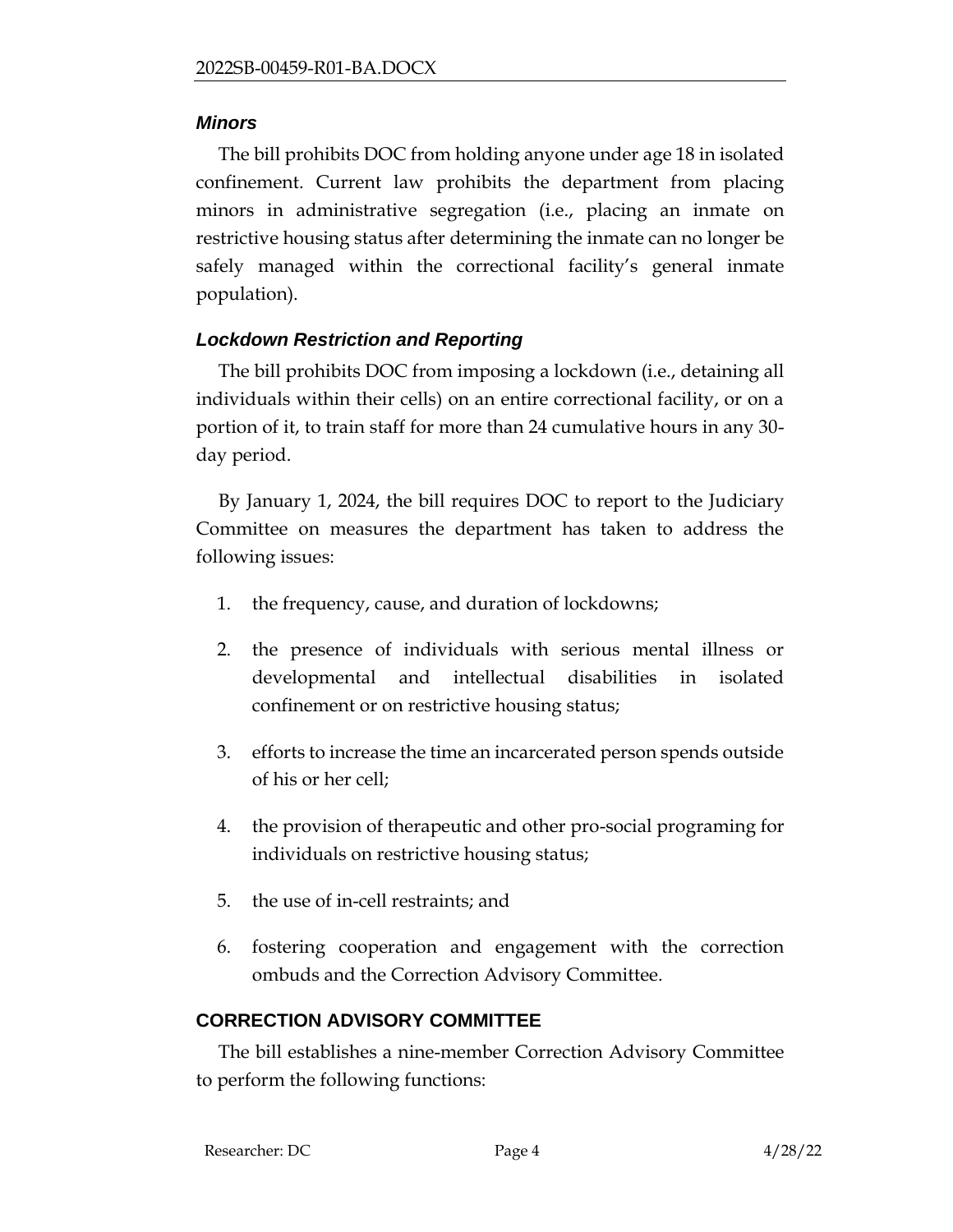- 1. submit a list of correction ombuds candidates to the governor for his consideration and appointment;
- 2. review the correction ombuds' actions;
- 3. meet at least quarterly to bring matters to the correction ombuds' attention and consult on his or her services, findings, and recommendations; and
- 4. hold semiannual public hearings to discuss the correction ombuds' services, findings, and recommendations.

#### *Membership*

The following table provides the appointing authority, the number of appointments, criteria for the committee member.

| <b>Appointing</b><br><b>Authority</b>                | Number of<br><b>Appointments</b> | <b>Experience or Qualifications</b>                                                                                                                                                                                                                                        |  |  |
|------------------------------------------------------|----------------------------------|----------------------------------------------------------------------------------------------------------------------------------------------------------------------------------------------------------------------------------------------------------------------------|--|--|
| Senate Judiciary<br>Committee<br>chairperson         | One                              | Is "directly impacted," meaning (1) a<br>person, or the family member of a person,<br>who was previously incarcerated within a<br>DOC facility but is no longer under<br>probation or any DOC supervision or (2)<br>the family member of a person who is in<br>DOC custody |  |  |
| House Judiciary<br>Committee<br>chairperson          | One                              | Has expertise in the law, specifically in the<br>rights of incarcerated individuals                                                                                                                                                                                        |  |  |
| Senate president<br>pro tempore and<br>House speaker | One each                         | Has demonstrated interest in advancing the<br>rights and welfare of incarcerated<br>individuals                                                                                                                                                                            |  |  |
| Senate minority<br>leader                            | One                              | Has expertise in providing mental health<br>care to currently or formerly incarcerated<br>individuals                                                                                                                                                                      |  |  |
| House minority<br>leader                             | One                              | Has expertise in providing medical care to<br>currently or formerly incarcerated<br>individuals                                                                                                                                                                            |  |  |
| Governor                                             | <b>Three</b>                     | One with experience in corrections, one<br>with expertise in medication in a<br>correctional setting, and one who is directly<br>impacted                                                                                                                                  |  |  |

**Table 1: Correction Advisory Committee Members**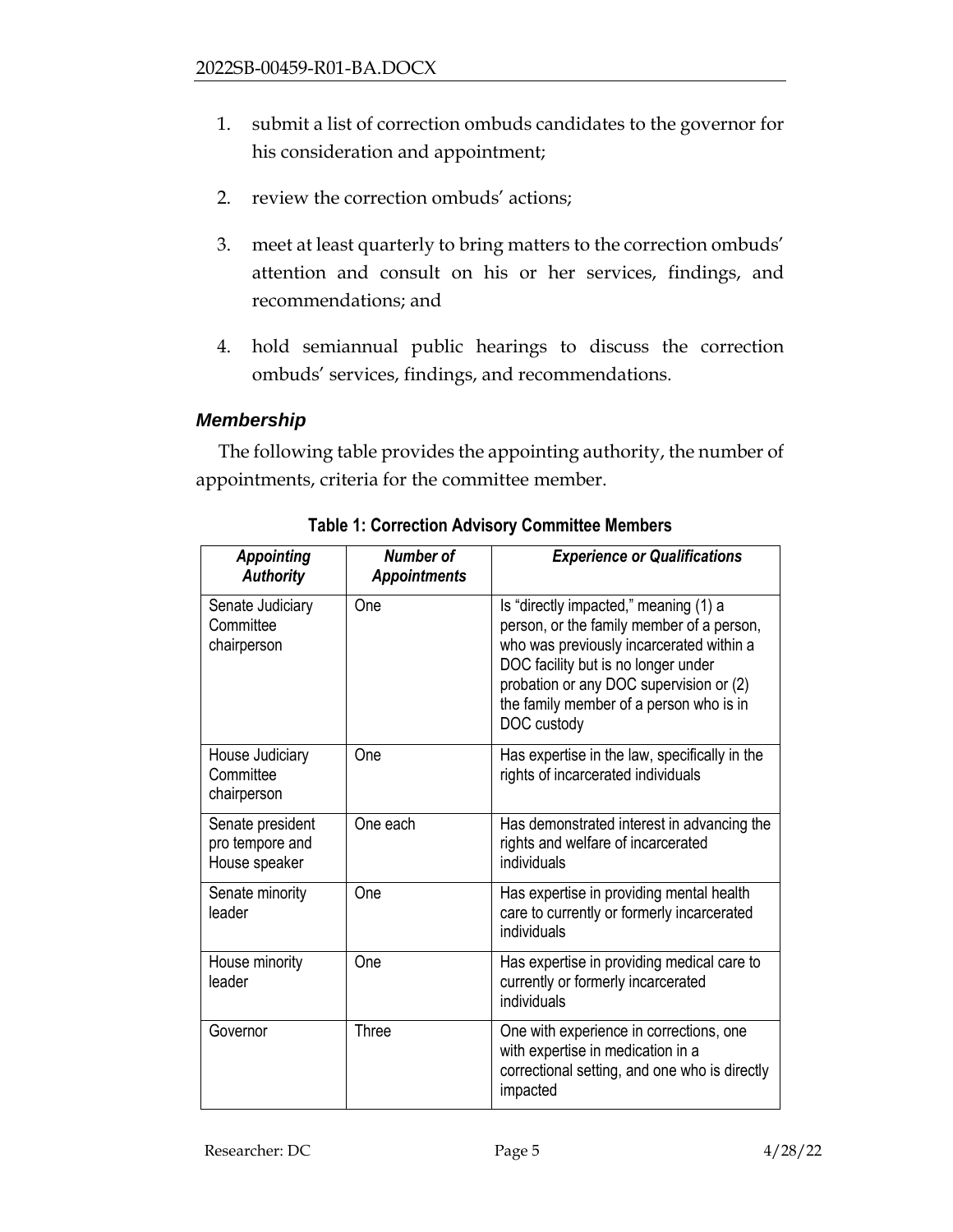#### *Appointment Procedures*

The bill establishes procedures that appointing authorities must follow to fill initial and vacancy appointments. Within 30 days after the bill passes, or after any vacancy, each appointing authority must submit a letter designating its appointment or appointments to the Judiciary Committee, which must post the letters on its website. The Judiciary Committee chairpersons must schedule a public hearing for the proposed appointments, which must be conducted either within 40 days after the bill passes or 10 days after a vacancy letter is submitted.

After the hearing, the bill requires each appointing authority to confirm or withdraw its appointment or appointments. An appointing authority who withdraws an appointment must, within 10 days of the withdrawal, submit a new letter to the Judiciary Committee designating a different appointment or appointments, which are subject to the process above.

### *Committee Deadlines and Terms*

Under the bill, the Correction Advisory Committee chairpersons are the members appointed by the Judiciary Committee chairpersons. The advisory committee chairpersons must schedule and hold the first committee meeting within 60 days after the bill passes.

Under the bill, committee members serve four-year terms, except that their initial term runs for four years from February 1, 2023. Each member may serve up to two terms. In the event of a vacancy, a vacancy appointment serves the remainder of the original member's term and may be reappointed for up to two more terms.

Within 10 days of each member's first meeting, the member must take an oath of office, administered by a committee chairperson, to diligently and honestly administer the committee's affairs.

Members must serve without compensation but may be reimbursed, within available appropriations, for necessary expenses they incur while serving on the committee.

Under the bill, a majority of the appointed members constitutes a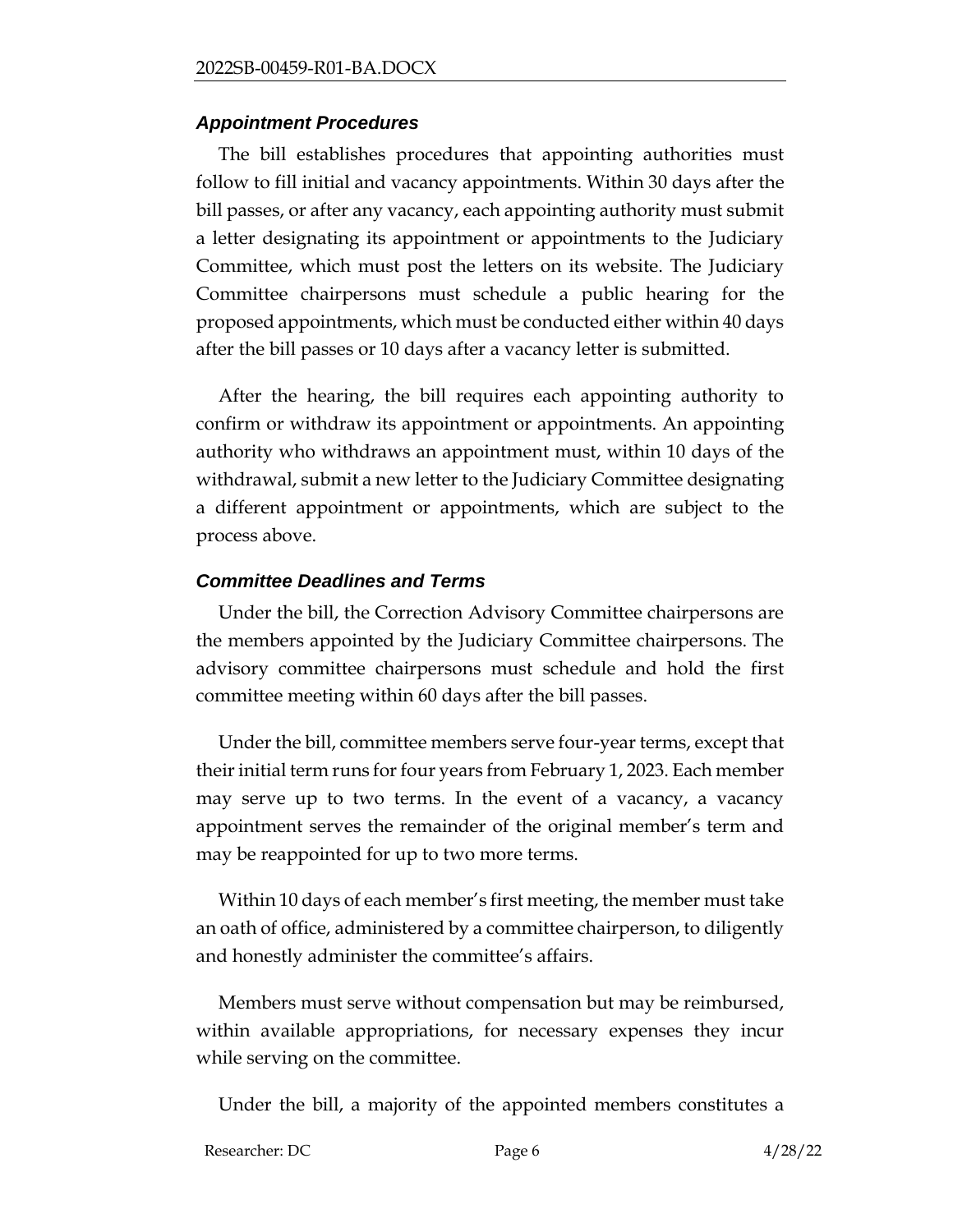quorum, which is needed to conduct committee business. A majority vote of the members present is required for committee action.

### *Immunity*

The bill indemnifies committee members and requires the attorney general to represent them under the state law indemnifying state officers and employees. This law requires the state to save harmless and indemnify any state officer or employee from financial loss and expense from a claim, demand, suit, or judgment arising from his or her alleged (1) negligence, (2) deprivation of a person's civil rights, or (3) other acts or omissions causing damage or injury. Additionally, the officer or employee must have been acting in the discharge of his or her duties or within the scope of his or her employment. The law's protections do not apply if the conduct was wanton, reckless, or malicious (CGS § 5-141d).

# **CORRECTION OMBUDS**

# *Correction Ombuds Applications*

Within 80 days after the bill passes, or within 60 days after any correction ombuds vacancy, the bill requires the committee to solicit applications for the correction ombuds position and meet to consider and interview the most qualified candidates who are Connecticut residents. The committee must select between three and five of the most outstanding candidates, publish the candidate's names on its website, and hold a public hearing that allows public testimony on these candidates. The committee must submit to the governor a list of the selected candidates ranked by committee preference.

### *Appointment*

Within 30 days after receiving the advisory committee's list, the bill requires the governor, with General Assembly approval, to appoint a person qualified by training and experience as the correction ombuds. If the candidate withdraws from consideration before being confirmed by the General Assembly, the designation must be made from the list of remaining candidates submitted to the governor. If the governor fails to designate a candidate from the list within 30 days after receiving it, the candidate ranked first will receive the designation and be referred to the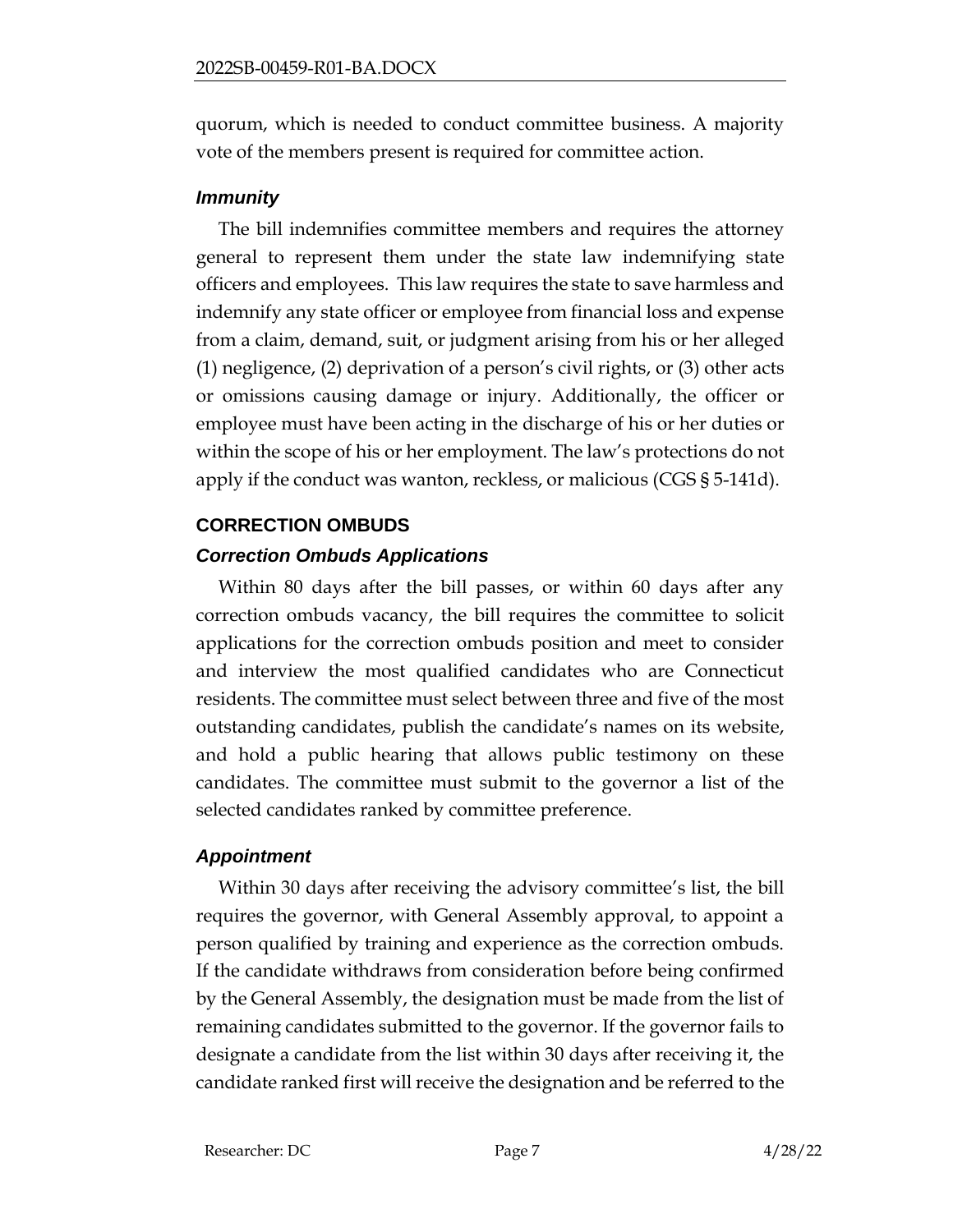General Assembly for confirmation.

Under the bill, if the General Assembly is not in session, the designated candidate may serve as the acting correction ombuds and be entitled to the compensation, privileges, and powers of the ombuds until the General Assembly meets to act on the appointment.

The bill specifies that the appointed ombuds' initial term is two years, and he or she may serve until a successor is appointed and confirmed. The person may be reappointed as ombuds for succeeding terms.

#### *Vacancy*

Upon any vacancy of the correction ombuds position, the associate correction ombuds, who is designated by the Correction Advisory Committee, serves as acting correction ombuds. As acting correction ombuds, he or she is entitled to the compensation, privileges, and powers of the ombuds until the legislature meets to act on the appointment. The associate correction ombuds serves as acting correction ombuds until a candidate is confirmed by the General Assembly or, if it is not in session, until the governor designates someone.

#### *Office of the Correction Ombuds*

The bill expands the current correction ombuds program to include (1) everyone in DOC custody, rather than just those under age 18, and (2) additional services. The bill moves the Correction Ombuds Office from DOC to OGA for administrative purposes, and makes the correction ombuds the head of the office. Regardless of any state law, the bill requires the correction ombuds to act independently of any department in performing office duties.

#### *Ombuds Services*

The bill renames and replaces current law's "ombudsman services" with "ombuds services." Under the bill, ombuds services include:

1. evaluating DOC's delivery of services to incarcerated individuals;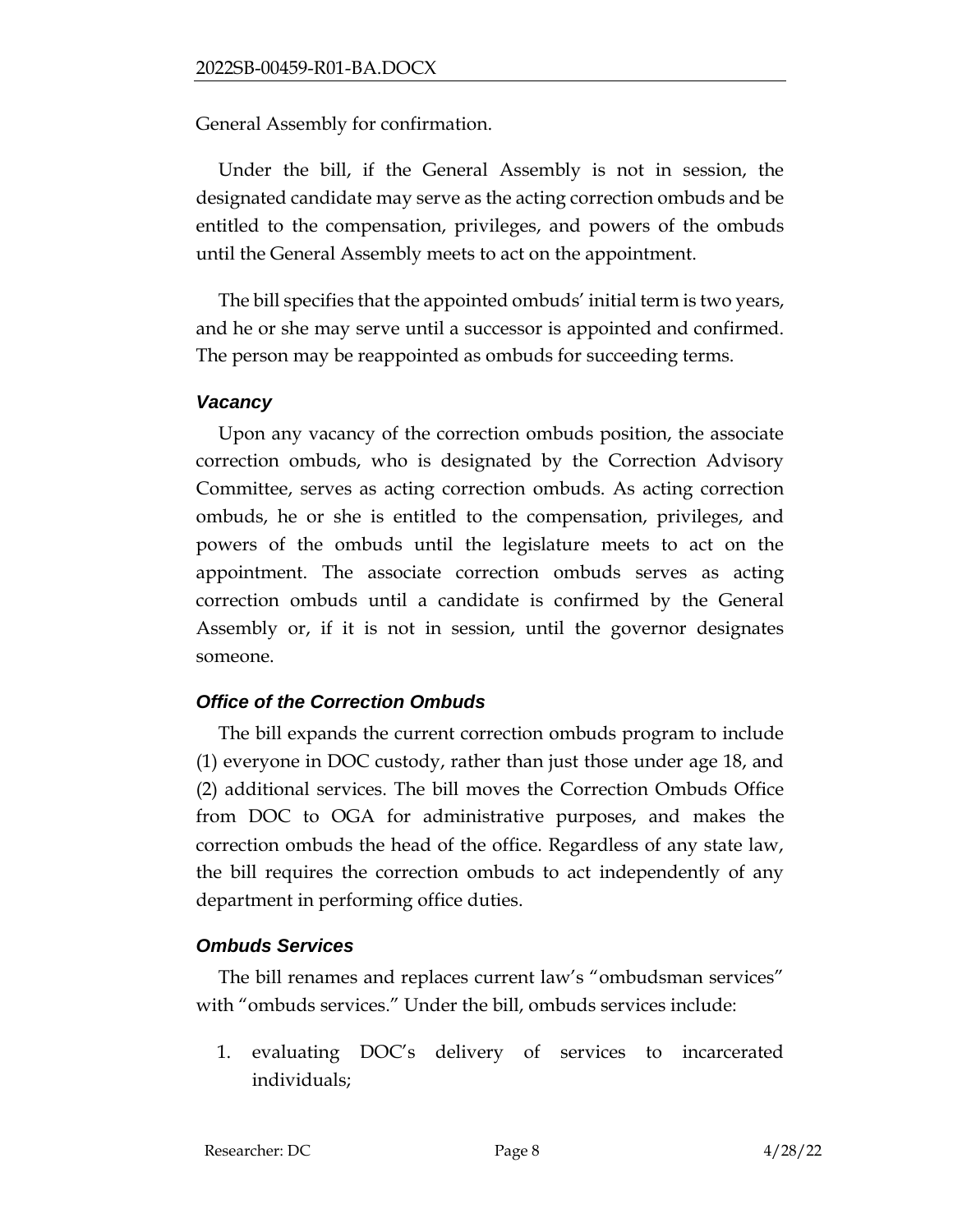- 2. periodically reviewing the procedures DOC established to carry out its statutory duties and evaluating whether these nonemergency procedures conflict with incarcerated individuals' rights;
- 3. receiving communications from individuals in DOC custody about department decisions, actions, omissions, policies, procedures, rules, or regulations;
- 4. conducting site visits of DOC correctional facilities;
- 5. reviewing correctional facilities' operation and nonemergency procedures, including use of force procedures;
- 6. recommending procedure and policy revisions to DOC;
- 7. taking all possible actions, including conducting public education programs, undertaking legislative advocacy, and making proposals for systemic reform and formal legal action to secure and ensure the rights of individuals in DOC custody, with the ombuds exhausting all means to reach a resolution before initiating litigation; and
- 8. publishing on its website a semiannual summary of all ombuds services and activities during the six-month period before the publication.

Under current law, ombudsman services include the following:

- 1. receiving complaints from individuals in DOC custody about department decisions, actions, omissions, policies, procedures, rules, or regulations;
- 2. investigating complaints, rendering a decision on their merits, and communicating their decision to the complainants;
- 3. recommending to the DOC commissioner a resolution of any complaint found to have merit; and
- 4. publishing a report of all ombudsman services and activities.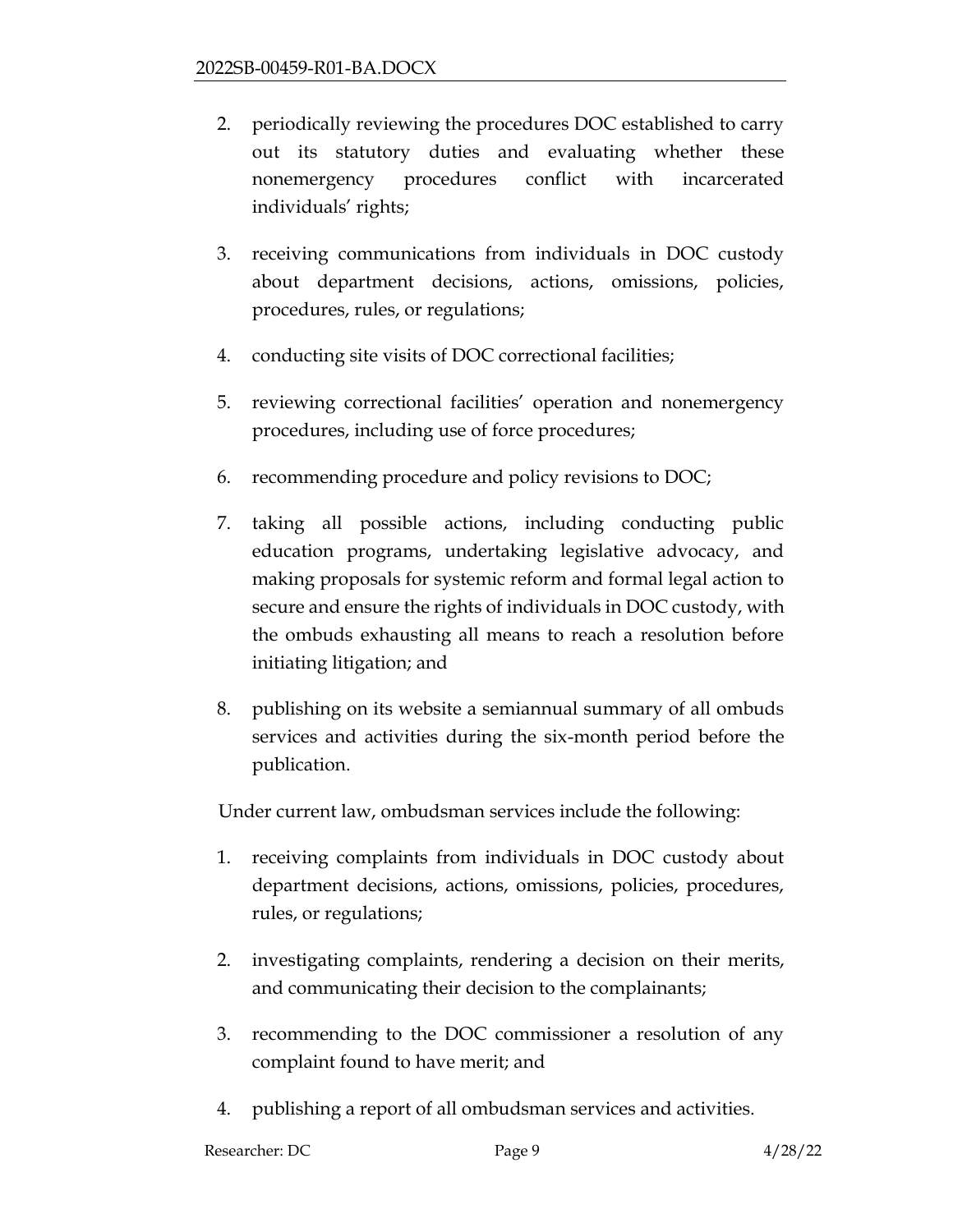### *Appropriations*

The bill requires the General Assembly to annually appropriate the amount needed to pay the staff salaries, office expenses, and other actual expenses the ombuds office incurs in performing its duties. Any legal or court fees the state obtains in actions the ombuds brings must be deposited in the General Fund.

# *Investigations and Corroborating Evidence*

Under the bill, the correction ombuds must rely on a variety of sources during investigations to corroborate matters raised by incarcerated individuals or others. If a matter turns on validating a particular incident, the ombuds must endeavor to rely on communications from incarcerated individuals who have reasonably pursued a resolution of the complaint through any existing DOC internal grievance procedures.

The bill also requires the ombuds, in all events, to make a good faith effort to provide the DOC commissioner an opportunity to investigate and respond to concerns before making them public.

# *Confidentiality and Exceptions*

Under current law, with exceptions, communications between someone under age 18 who is in DOC custody and the correction ombudsman are generally confidential. The bill extends similar protections and exceptions to everyone in DOC custody.

Under the bill, all oral and written communications, and records relating to these communications, between a person in DOC custody and the correction ombuds staff are generally confidential and not disclosable without the person's consent. This confidential information also includes the complainant's identity, the details of the communications, and the ombuds' findings. However, the bill allows the ombuds to disclose, without the person's consent, general findings or policy recommendations based on these communications so long as no individually identifiable information is disclosed. The bill requires the ombuds to disclose sufficient information to the DOC commissioner, or his designee, as necessary to respond to the ombuds' inquiries or to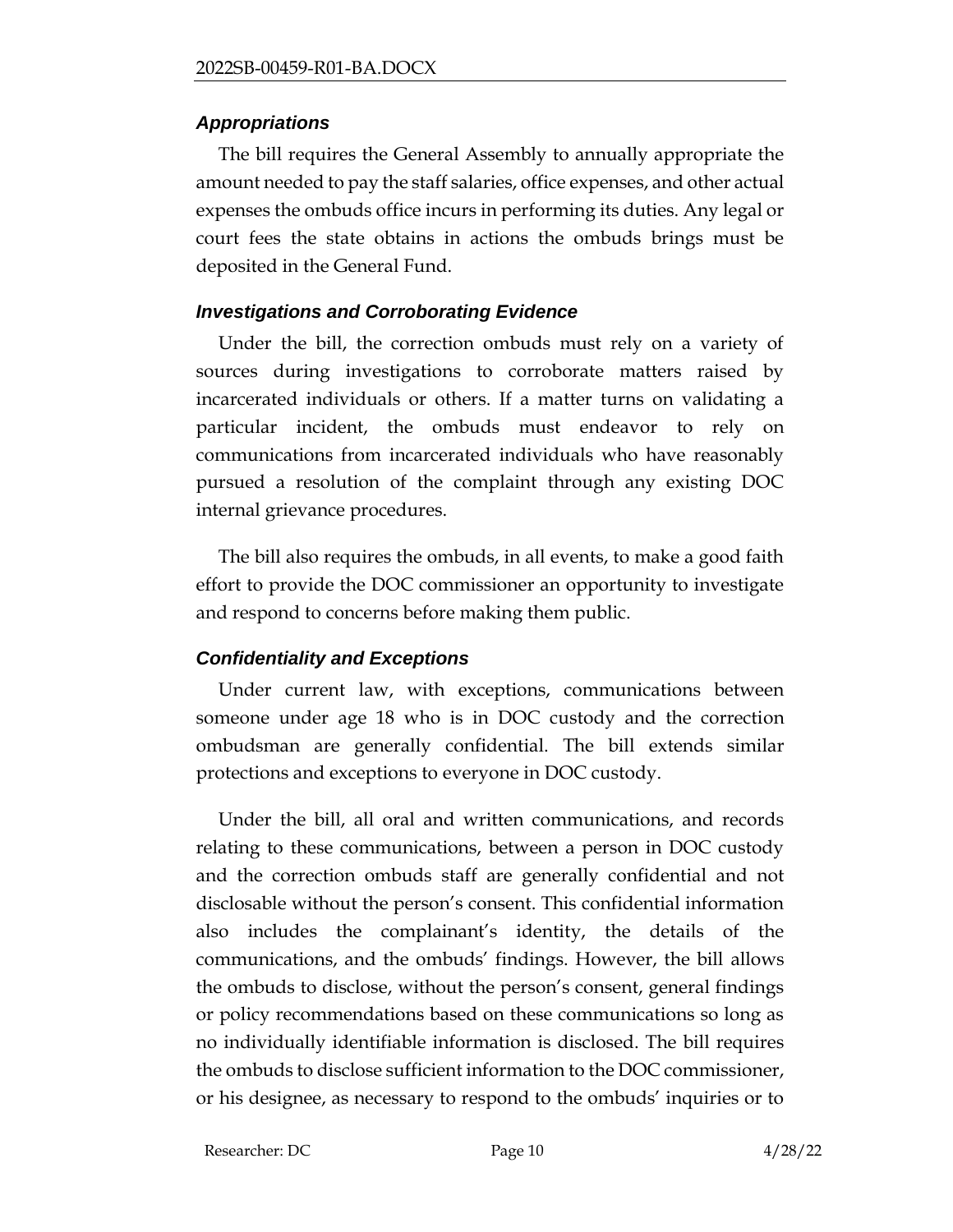carry out recommendations, but the information may not be further disclosed outside of DOC.

Regardless of the confidentiality provision above, whenever in the course of carrying out the ombuds' duties, the ombuds or a staff member becomes aware of the commission or planned commission of a criminal act or threat that he or she reasonably believes is likely to result in death or substantial bodily harm, then the bill requires the ombuds to notify the DOC commissioner or an administrator of any correctional facility housing the perpetrator or potential perpetrator about the act or threat, and its nature and target.

Regardless of any state laws on confidentiality of records and information, the bill grants the ombuds access to, and the right to inspect and copy, any records needed to carry out his or her responsibilities. This provision does not compel access to any record (1) protected by attorney-client privilege or attorney-work product doctrine, (2) related to pending internal or external investigations, or (3) related to emergency procedures (i.e., procedures DOC uses to manage control of tools, keys, and armories and concerning emergency plans, emergency response units, facility security levels and standards, and radio communications).

In performing the ombuds duties, the bill allows the ombuds to privately communicate with any person in DOC custody. The communications are confidential except as provided by the bill's provisions on corroborating matters and exceptions to confidential communications.

Under the bill, the following information is confidential and not subject to disclosure under the Freedom of Information Act, except as provided by the bill's provisions on corroborating matters and exceptions to confidential communications:

- 1. the name, address, and other personally identifying information of a person making a complaint to the ombuds;
- 2. information obtained or generated by the ombuds office during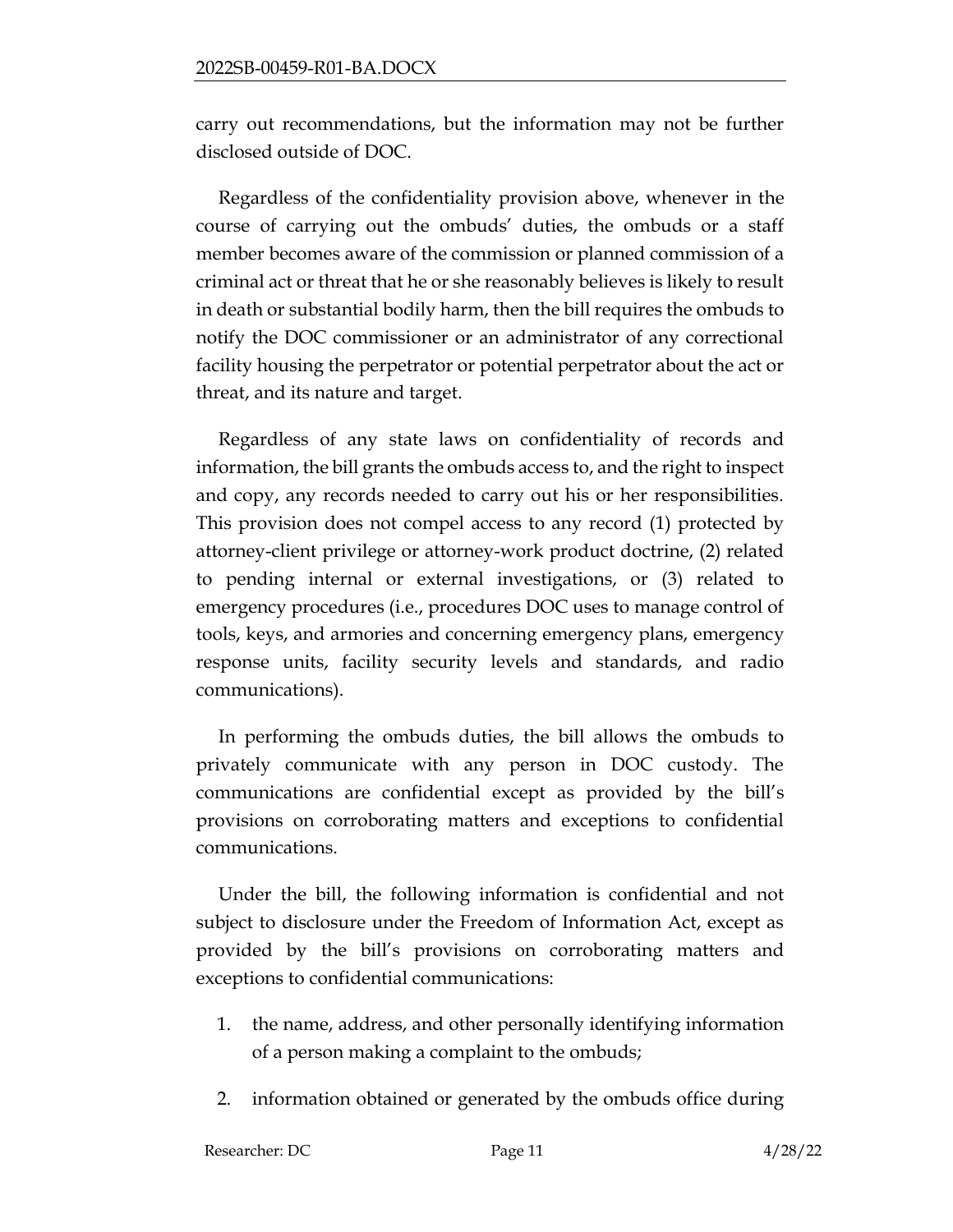#### investigation; and

3. confidential records the ombuds or the office obtains.

# *Grants, Gifts, and Bequests*

*The bill establishes a correction ombuds account as a separate, non-lapsing account in the General Fund. The bill allows the ombuds to apply for and accept grants, gifts, and bequests of funds from other states and federal and interstate agencies to carry out his or her responsibilities under the bill. Any funds received under this provision must be credited into this account and may be used by the ombuds to perform his or her duties.Retaliation Prohibited*

The bill prohibits state or municipal agencies from discharging, or in any manner discriminating or retaliating against, any employee who in good faith makes a complaint to the correction ombuds or cooperates with the ombuds office in an investigation.

# *Legislative Report*

The bill requires the correction ombuds to submit an annual report to the Judiciary Committee, beginning by December 1, 2023, on the confinement conditions in the state's correctional facilities and halfway houses. The report must detail the correction ombuds' findings and recommendations.

### **OGA**

The bill moves the ombuds office from DOC to OGA. By law, OGA consists of independent divisions for which it provides consolidated personnel, payroll, affirmative action, and administrative and business office functions, including information technology associated with these functions. These divisions have independent decision-making authority, including the ability to make decisions on budgetary issues and employing necessary staff.

By law, the GAC is within OGA and is responsible for (1) recommending OGA executive administrator candidates to the governor and (2) terminating the executive administrator's employment, if necessary. The bill adds the correction ombuds or the ombuds' designee, who cannot be a state employee, to the commission.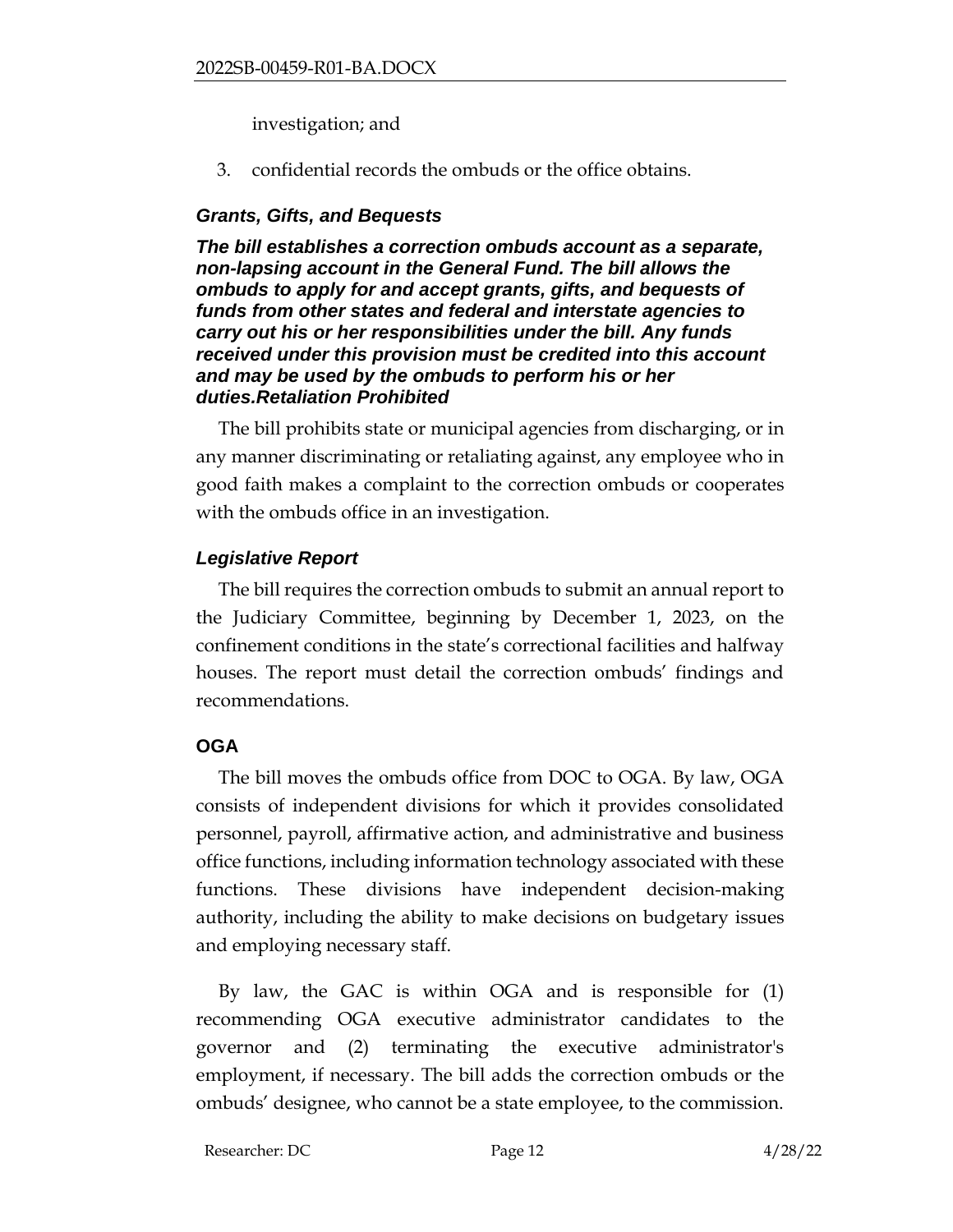# **ANNUAL REPORT ON CERTAIN DATA** *Current Reporting Requirements*

The bill modifies the requirements for the report that DOC must at least annually submit to the Criminal Justice Policy and Planning Division. Under current law, the report must contain certain aggregated and anonymized data on inmates' restrictive housing or administrative segregation status, including the following:

- 1. number of individuals on restrictive housing status on the first day of each of the prior 12 months;
- 2. disaggregated data based on an inmate's age, gender identity, ethnicity, mental health score (if one exists), and the form and phase of housing in which the individual is held on restrictive housing status;
- 3. number of individuals whose cumulative time on administrative segregation status falls within each of 14 specified ranges, which span from one day to more than 3,650 days; and
- 4. number of inmates in each correctional facility who spent more than 15 cumulative days on administrative segregation status, and disaggregated data for each.

The bill also removes a requirement that DOC publish on its website a description of any form and phase of housing used at any correctional facilities for inmates on restrictive housing status.

### *Reporting Requirements Under the Bill*

Instead of the data on inmates on administrative or restricted housing status, the bill requires DOC to provide similar data about incarcerated individuals in isolated confinement. Under the bill, the data must be anonymous'; disaggregated and broken down by facility; and include the age, race, and sex of the incarcerated individuals included in the data. The bill also specifies that DOC must annually submit the report on or before January 1.

The bill requires the report to include the number of incarcerated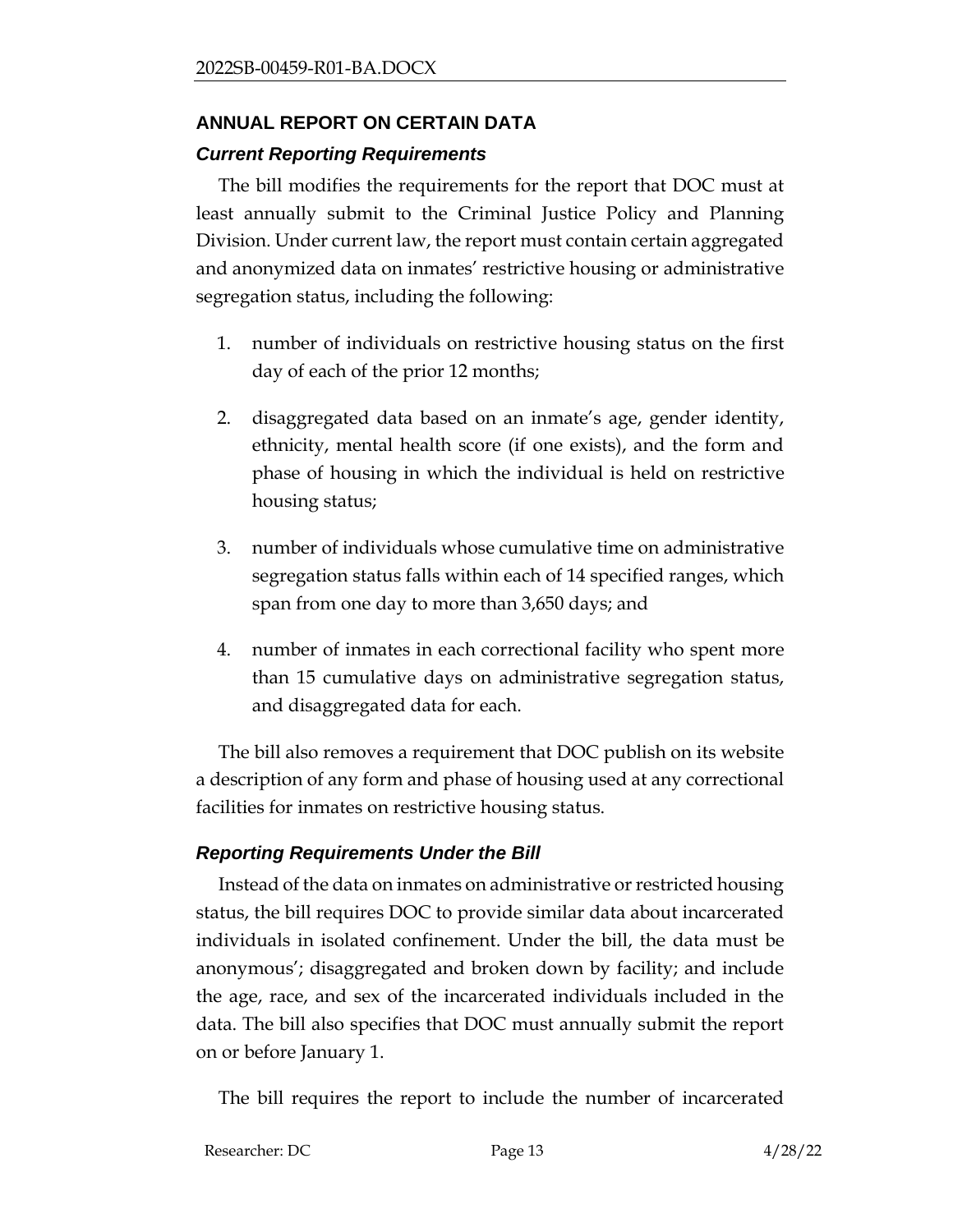individuals who were in isolated confinement for more than 15 cumulative days in the previous calendar year, broken down by different ranges of time (16 to 30 days, 31 to 60 days, 61 to 90 days, and more than 90 days).

The bill also requires the report to include the following:

- 1. the number of incidents broken down by month during the previous calendar year in DOC facilities categorized as (a) suicides, (b) attempted suicides, (c) self-harm, (d) assaults by incarcerated individuals on staff members, and (e) assaults and fights between incarcerated individuals;
- 2. monthly reports showing the total number of incarcerated individuals on whom DOC used force, including the use of (a) chemical agent devices, (b) full stationary restraints, (c) deadly physical force, (d) in-cell restraints, (e) less than lethal munitions, (f) lethal munitions, (g) medical restraints, (h) physical force, (i) therapeutic restraints, (j) cell extraction, and (k) canines;
- 3. grievances (i.e., formal complaints against DOC) that incarcerated individuals filed, broken down by month, including the number dismissed, affirmed, or otherwise resolved;
- 4. programs offered to incarcerated individuals, including the program title and a brief description of the program; the number of spots available in the program; and the number of individuals enrolled in the program on the first of each month;
- 5. internal DOC work assignments held by incarcerated individuals, including the work assignment title; the daily wage paid; and the number of individuals in each position at the beginning of each month; and
- 6. external jobs held by incarcerated individuals working for outside employers, including the job title; hourly wage paid; the number of individuals in each position as of the first of each month; and the employer's name.